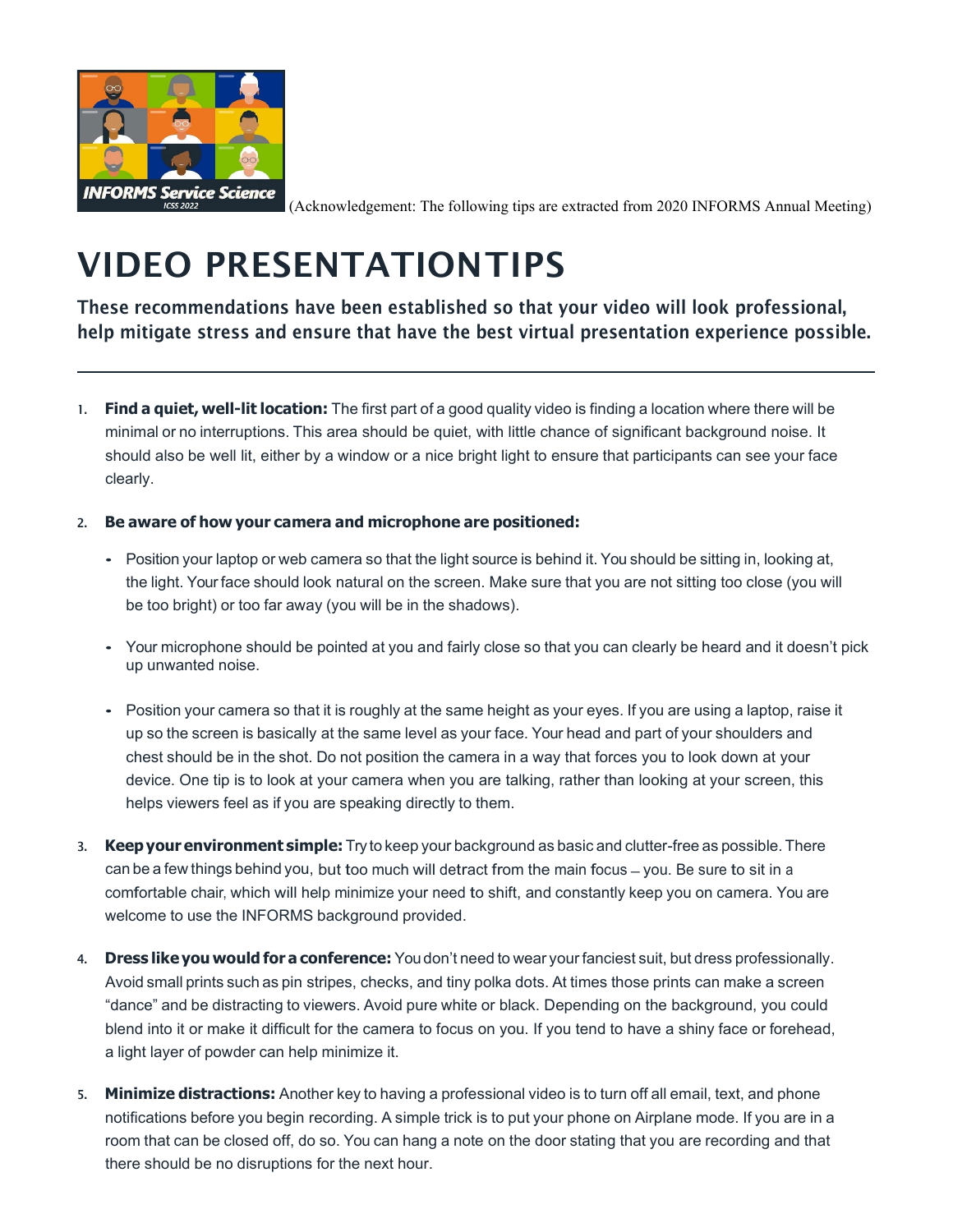- 6. **Make eye-contact and have fun:** Looking at the camera lens will ensure your viewers feel like you're talking directly to them.
- 7. **Practice:** Have a trialrun ortwo beforehand so you know you'll look and sound great.Being prepared will make you more comfortable and that much more enjoyable to watch.

## HOW TO RECORD A ZOOM PRESENTATION

Check out a helpful tutorial which walks you through recording your Annual Meeting presentation on Zoom.

<https://support.zoom.us/hc/en-us/articles/201362473-Local-recording>

## THE POWER OF GOOD LIGHTING

**MAKE SURE YOUR LIGHTING IS GOOD!** 



Lighting can have significant impact on quality of recording. Before you record, it's important to consider what the quality of the lighting is in your space. Here are a few tips to keep in mind.

- Try to record yourself in a place where there's bright natural light.
- No window? A bright artificial light will help but be careful where you position it.
- The light source ideally should be behind your laptop or web camera and shining in your direction.
- Adding a white tablecloth can help bounce the light up at your face.
- Position yourself so the light is illuminating as much of your face as possible.
- Also, try to be looking slightly up at the camera rather than down into it. Prop up your laptop on a stack of books if you need to and sit so that your head and shoulders are in the frame. This will help minimize shadows.
- Remember the goal is for your audience to see your face clearly, and with the right tricks, you can make that work anywhere.